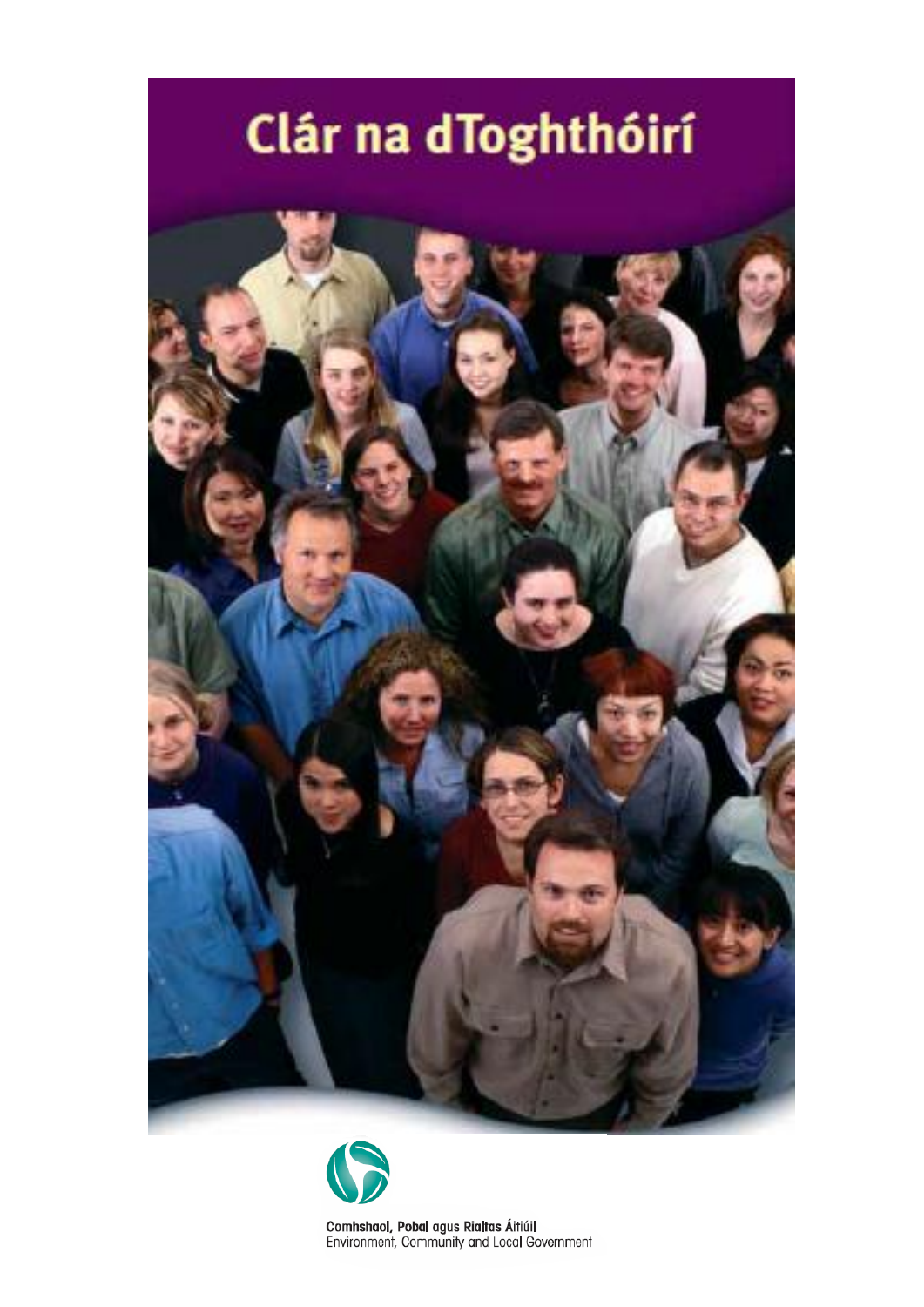| 2.             |                                                  |
|----------------|--------------------------------------------------|
| 3.             |                                                  |
| 4.             |                                                  |
| 5.             |                                                  |
| 6.             |                                                  |
| 7 <sub>1</sub> | Forlíontaí do Liosta na bPostvótálaithe agus don |
| 8.             |                                                  |
| 9.             |                                                  |
|                |                                                  |
|                |                                                  |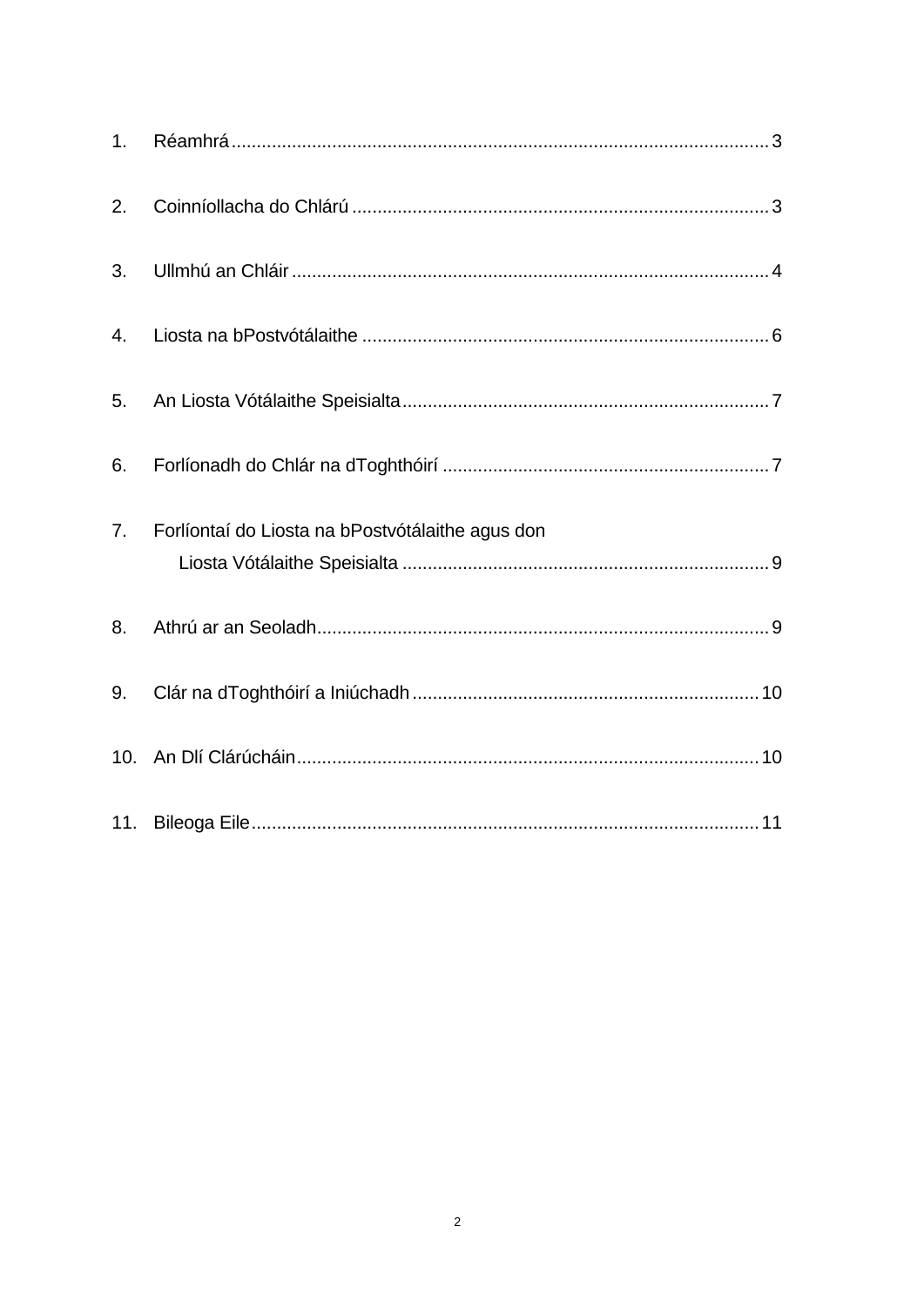# **CLÁR NA DTOGHTHÓIRÍ**

#### **1. Réamhrá**

Ionas gur féidir vótáil ag toghchán nó reifreann, caithfidh ainm duine a bheith curtha ar chlár na dtoghthóirí don cheantar ina mbíonn gnáthchónaí ar an toghthóir. Bíonn ar údaráis chlárúcháin (comhairle contae agus cathrach) de réir dlí clár toghthóirí a ullmhú agus a fhoilsiú gach bliain. Tagann an clár i bhfeidhm an 15<sup>ú</sup> Feabhra agus baintear úsáid as ag gach toghchán agus reifreann a thionóltar sna 12 mí ina dhiaidh sin.

Ó 2004, bíonn ar na húdaráis chlárúcháin dhá leagan den chlár a fhoilsiú – an clár iomlán agus an clár faoi eagarthóireacht. Liostaíonn an clár iomlán gach duine atá i dteideal vóta a chaitheamh agus ní féidir é a úsáid ach amháin chun críche toghcháin nó chun críche reachtúla eile. Beidh ainmneacha agus seoltaí daoine ar féidir a mionsonraí a úsáid chun críche seachas críoch toghcháin nó críoch reachtúil eile, m.sh. d'úsáid margaíochta dírí ag eagraíocht tráchtála nó eile, sa chlár faoi eagarthóireacht (féach mír. 3).

# **2. Coinníollacha do Chlárú**

Is iad na coinníollacha:

**Aois**: caithfidh duine a bheith 18 mbliana d'aois ar a laghad an lá a dtagann an clár i bhfeidhm (Feabhra 15<sup>ú</sup>). Tá gach cónaitheoir atá 18 mbliana d'aois nó níos sine i dteideal a bheith ar an gclár.

**Saoránacht:** cé go bhfuil gach cónaitheoir aosach i dteideal a bheith cláraithe, caithfidh an t-údarás clárúcháin saoránacht duine a bheith ar eolas aige mar gur saoránacht a chinneann na toghcháin ag a bhféadfaidh duine vótáil. Is é an dáta cáilitheach do shaoránacht ná an 1<sup>ú</sup> Meán Fómhair sula dtagann an clár i bhfeidhm. Is mar seo a leanas an ceart vótála: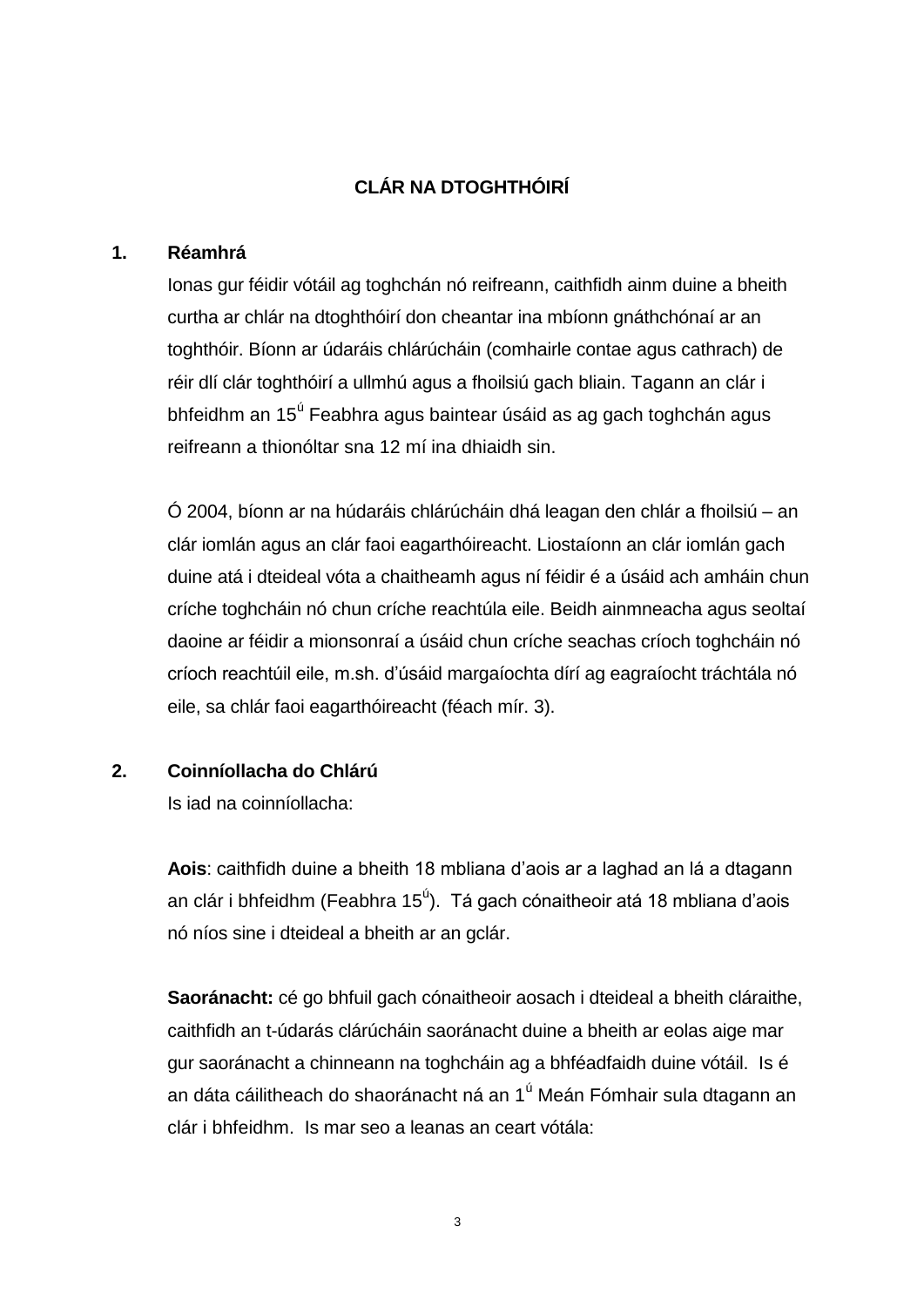- Féadfaidh **Saoránaigh d'Éirinn** vóta a caitheamh ag gach toghchán agus reifreann;
- Féadfaidh **Saoránaigh den Bhreatain** vóta a caitheamh ag toghchán Dála, ag Toghchán Eorpach agus ag Toghchán Áitiúil;
- Féadfaidh **saoránaigh eile AE** vóta a chaitheamh ag Toghchán Eorpach agus ag Toghchán Áitiúil;
- Is ag toghchán áitiúil amháin a fhéadfaidh **saoránaigh nach den AE iad** vóta a chaitheamh.

**Cónaí:** caithfidh gnáthchónaí a bheith ar dhuine ag an seoladh atá i gceist an 1 <sup>ú</sup> Meán Fómhair sula dtagann an clár i bhfeidhm. **Ní fhéadfaidh duine a bheith cláraithe ach ag seoladh amháin.** Má bhíonn níos mó ná seoladh amháin ag duine (m.sh. go bhfuil duine ina chónaí ón mbaile chun freastal ar choláiste), ba chóir a chur in iúl don údarás clárúcháin cén seoladh ar mian leis an duine a bheith cláraithe aige.

Féadfaidh duine a fhágann a ghnáthchónaí nó a gnáthchónaí agus é ar intinn aige nó aici filleadh laistigh de ocht mí dhéag leanúint de bheith cláraithe ansin, faoi réir ag an gcoinníoll sáraitheach nach bhféadfaidh duine a bheith cláraithe ach ag aon seoladh amháin. Ba chóir go mbeadh duine a bhíonn as láthair ar bhonn sealadach óna ghnáthsheoladh nó óna gnáthsheoladh, mar shampla ar saoire, in ospidéal nó ar chúrsa fostaíochta, cláraithe ag a ghnáthsheoladh nó ag a gnáthsheoladh. Níor chóir cuairteoir nó duine a bhíonn ag fanacht go sealadach ag an seoladh a bheith cláraithe.

# **3. Ullmhú an Chláir**

Déanann an t-údarás clárúcháin fiosruithe ó theach go teach nó fiosruithe áitiúla eile chun críche an dréacht-chlár a mbeidh feidhm leis ón 15<sup>ú</sup> Feabhra an bhliain ina dhiaidh sin a ullmhú. I go leor cásanna, is éard a bheidh i gceist leis sin ná foirmeacha clárúcháin (RFA) a sheachadadh chuig líonta tí lena gcomhlánú. D'fhéadfadh sé go n-iarrfadh údarás clárúcháin ar dhuine fianaise scríbhinne a thabhairt ar aird chun tacú le hincháilitheacht chun vótála, m.sh. deimhniú breithe nó deimhniú eadóirseachta i gcás saoránachta.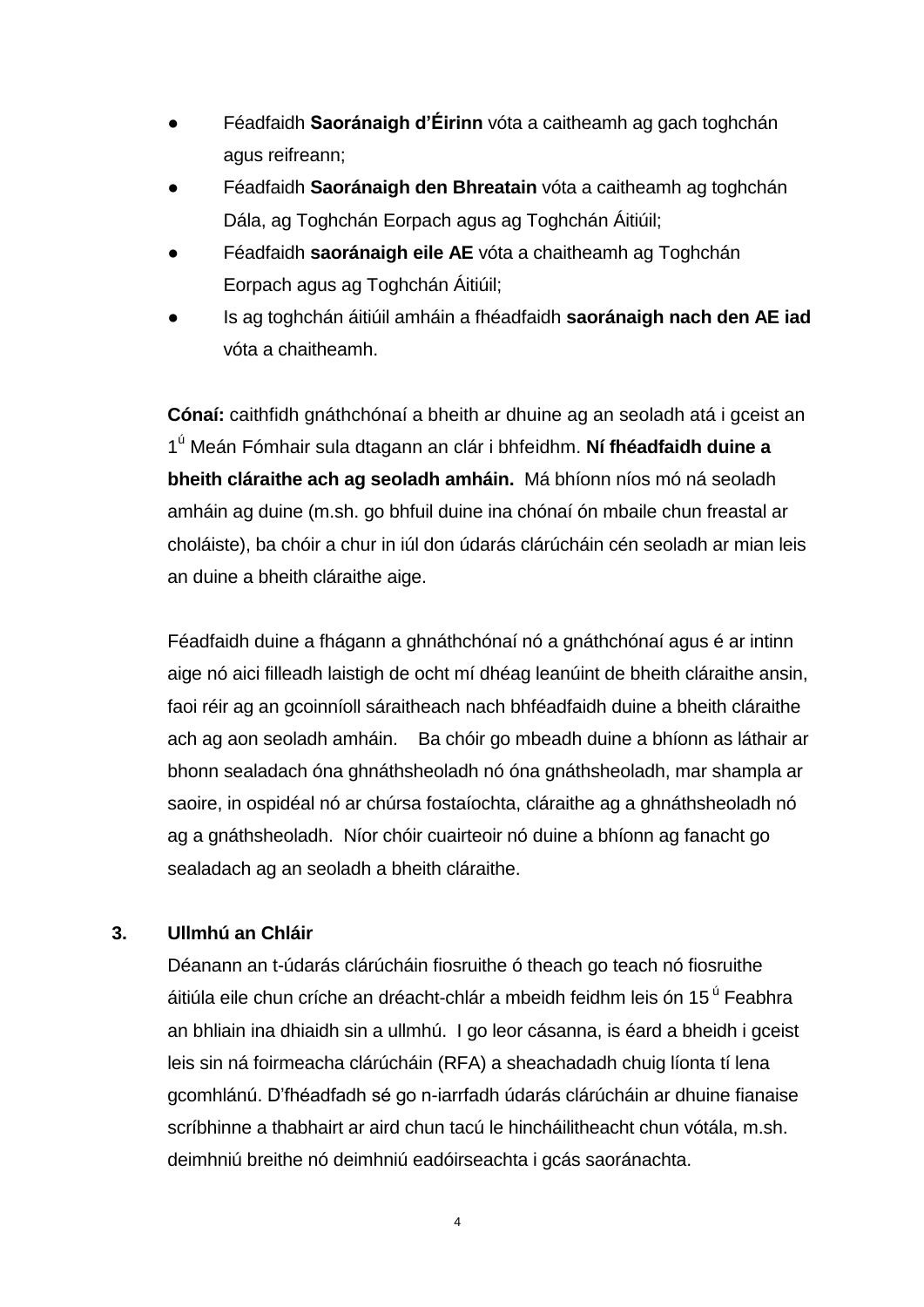Foilsítear an dréacht-chlár an 1<sup>ú</sup> Samhain agus, mar chuid den fheachtas faisnéise poiblí bliantúil, cuirtear ar fáil é lena iniúchadh ag oifigí poist, ag leabharlanna poiblí, ag stáisiúin Gardaí, ag tithe cúirte agus ag oifigí údaráis áitiúil go dtí an 25<sup>ú</sup> Samhain agus iarrtar ar an bpobal an dréacht a sheiceáil le linn na tréimhse sin lena chinntiú go bhfuil siad cláraithe i gceart.

Ba chóir aon earráidí nó easnaimh sa dréacht a thabhairt ar aird an údaráis chlárúcháin láithreach.

Is é nó í an cláraitheoir contae, ar oifigeach cúirte cáilithe go dlíthiúil é nó í, a rialaíonn éilimh chun ainmneacha a chur ar an gclár nó ainmneacha a scriosadh ón gclár. Déantar an rialú go poiblí agus féadfaidh aon duine freastal agus fianaise a thabhairt. Cuirtear cinneadh an chláraitheora contae in iúl do dhaoine leasmhara. Féadfar achomharc a dhéanamh sa chúirt chuarda in aghaidh chinneadh chláraitheoir contae. Bíonn an próiseas éileamh ann idir an  $25<sup>ú</sup>$  Samhain agus an 23<sup>ú</sup> Nollaig gach bliain.

Ní chiallaíonn ainm a bheith san áireamh ar dhréacht-chlár go mbeidh an duine ainmnithe i dteideal vóta a chaitheamh i dtoghcháin ná i reifrinn a bheadh ar siúl sula dtiocfaidh an clár i bhfeidhm an 15 <sup>ú</sup> Feabhra ina dhiaidh sin. Tá sin amhlaidh toisc nach bhfuil siad cláraithe faoi láthair le vóta a chaitheamh. Ní mór d'aon vótálaí incháilithe lena mbaineann an staid sin iarratas a dhéanamh iad a chur san áireamh ar an **bhforlíonadh** don chlár reatha – féach alt 6 thíos – más mian leo vóta a chaitheamh i dtoghchán nó i reifreann den sórt sin.

**An Clár faoi Eagarthóireacht:** Mar atá mínithe i mír 1, bíonn ainmneacha agus seoltaí daoine ar féidir a mionsonraí a úsáid chun críche seachas críoch toghcháin nó críoch reachtúil eile, m.sh. d'úsáid margaíochta dírí ag eagraíocht thráchtála nó eile, sa chlár faoi eagarthóireacht.

Murar mian leat do chuid mionsonraí a bheith ar an gclár faoi eagarthóireacht ba chóir duit tic a chur sa bhosca "rogha eisiaimh" ar an RFA. Má tá an fhoirm á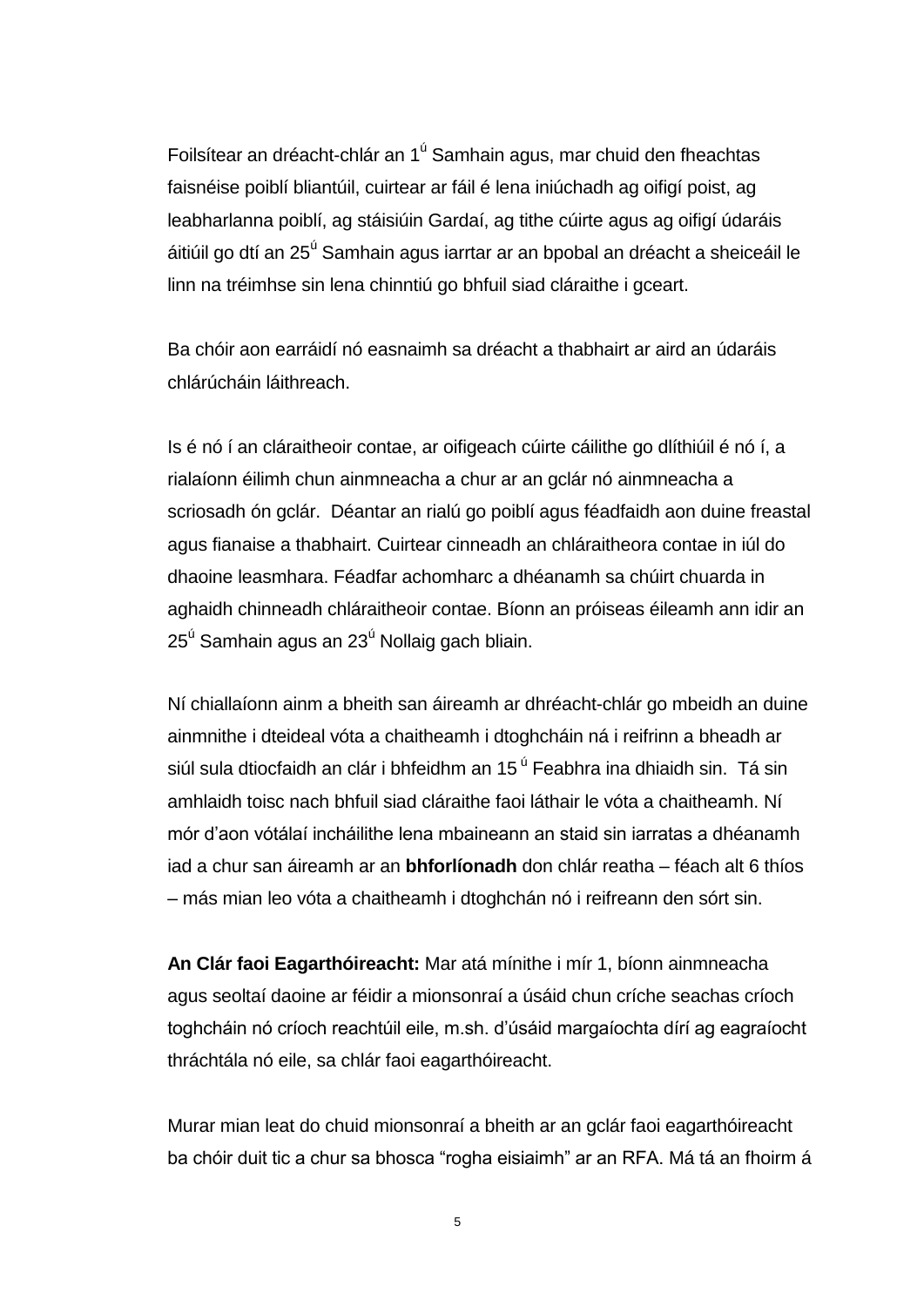comhlánú agat thar ceann daoine eile sa teach ba chóir duit seiceáil leosan maidir lena bhfuil ar intinn acu faoi bheith ar an gclár faoi eagarthóireacht.

Foilsítear an clár críochnaitheach an 1<sup>ú</sup> Feabhra agus tagann sé i bhfeidhm an 15<sup>ú</sup> Feabhra do thréimhse de bhliain amháin.

# **4. Liosta na bPostvótálaithe**

Ullmhaíonn na húdaráis chlárúcháin liosta postvótálaithe mar chuid de chlár na dtoghthóirí. Caithfear iarratais le bheith ar an liosta a bheith faighte faoin 25<sup>ú</sup> Samhain ar a dhéanaí.

Tá na catagóirí daoine seo a leanas cláraithe mar phostvótálaithe:

- comhaltaí lánaimsire de na Fórsaí Cosanta féadfaidh comhaltaí a bhfuil cónaí orthu i mbeairic mhíleata a bheith cláraithe ag an mbeairic nó ag a seoladh baile;
- Taidhleoirí Éireannacha atá fostaithe thar lear agus a gcéilí/páirtnéirí sibhialta – bíonn siad cláraithe ag a seoladh baile in Éirinn;
- comhaltaí áirithe foirne toghcháin a bheadh ag obair ag an vótaíocht lamsuigh den toghcheantar ina gcónaíonn siad.

Féadfaidh na catagóirí daoine seo a leanas iarratas a dhéanamh ar chlárú mar phostvótálaithe:

- comhaltaí den Gharda Síochána (an fórsa póilíní);
- daoine atá ina gcónaí sa bhaile agus nach bhfuil ar a gcumas dul chuig stáisiún vótaíochta chun vótála mar gheall ar thinneas coirp nó mar gheall ar mhíchumas coirp;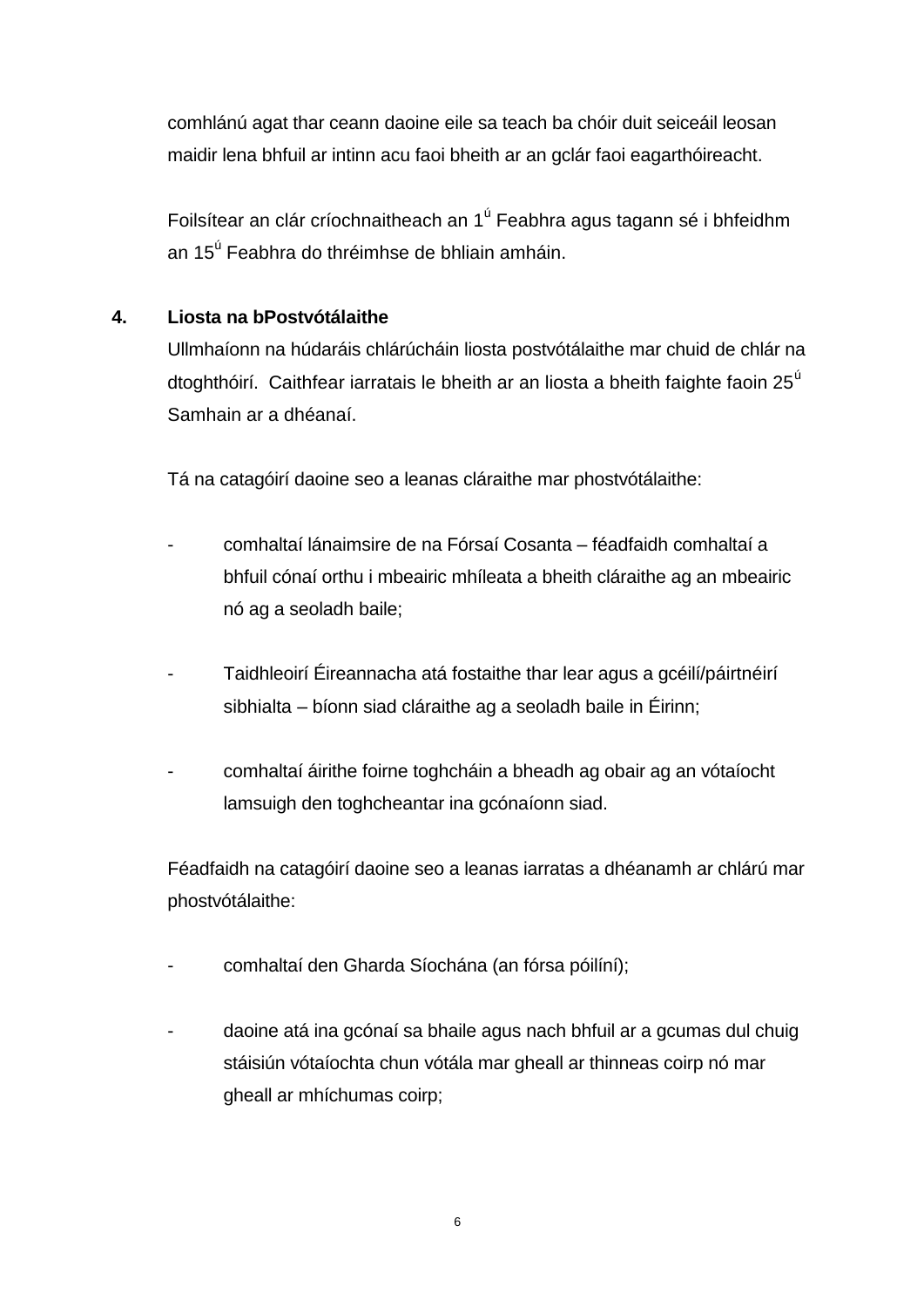- daoine ar dócha go gcuirfidh a slí bheatha cosc orthu vótáil ag an stáisiún vótaíochta áitiúil lá an toghcháin, lena n-áirítear mic léinn lánaimseartha atá cláraithe sa bhaile ach a bhfuil cónaí orthu in áit éigin eile fad a bhíonn siad ag freastal ar fhoras oideachais sa Stát; agus
- toghthóirí nach mbeidh ar a gcumas vótáil ag a n-áit vótaíochta de bharr imthosca a gcoinneála i bpríosún de bhun ordaithe ó chúirt.

Is leis an bpost amháin a fhéadfaidh toghthóir a bhíonn cláraithe mar phostvótálaí vóta a chaitheamh agus ní fhéadfaidh sé nó sí vótáil ag stáisiún vótaíochta.

# **5. An Liosta Vótálaithe Speisialta**

Mar chuid de chlár na dtoghthóirí, ullmhaíonn na húdaráis chlárúcháin liosta vótálaithe speisialta freisin a bhíonn comhdhéanta de thoghthóirí a bhfuil tinneas coirp orthu nó atá faoi mhíchumas coirp a bhíonn ina gcónaí in ospidéil, i dtithe altranais nó i bhforais mar iad agus ar mian leo vótáil ag na háiteanna sin. Chun cáiliú, caithfidh sé gur dócha go mairfidh tinneas coirp nó míchumas coirp an toghthóra ar feadh tréimhse an chláir agus go gcuirfidh sé cosc air nó uirthi dul go dtí stáisiún vótaíochta chun vóta a chaitheamh.

Caithfear iarratais le bheith ar an liosta vótálaithe speisialta a bheith déanta faoin 25<sup>ú</sup> Samhain agus – i gcás an chéad iarratais – caithfidh deimhniú liachta a bheith ina theannta.

Vótálann toghthóirí an liosta vótálaithe speisalta ag an ospidéal, teach altranais etc. ina mbíonn siad ina gcónaí trí mharc a chur ar pháipéar ballóide a thugann oifigeach ceannais speisialta dóibh agus Garda ina theannta nó ina teannta.

Tá bileog ar leithligh sa tsraith seo ina bhfuil eolas do vótóirí faoi mhíchumas.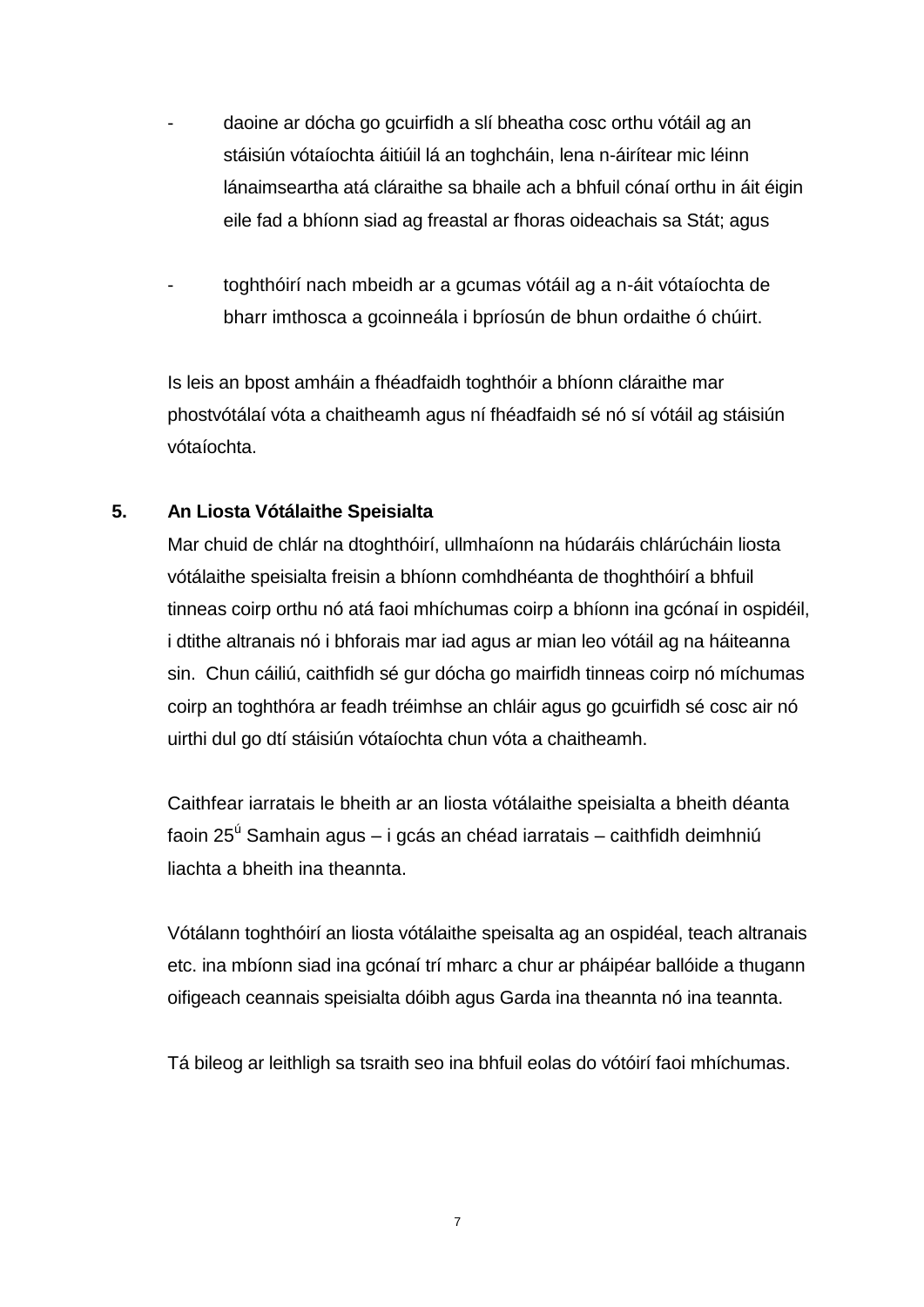#### **6. Forlíonadh do Chlár na dToghthóirí**

Mar a leagtar amach in alt 3 thuas, mura mbíonn duine ar chlár na dtoghthóirí atá i bhfeidhm faoi láthair ach má mheasann sé nó sí go bhfuil sé nó sí incháilithe do chlárú, féadfaidh an duine sin iarratas a dhéanamh a ainm nó a hainm a chur ar fhorlíonadh don chlár a fhoilsítear roimh an lá vótaíochta ag gach toghchán agus reifreann. Le bheith i dteideal a bheith ar an bhforlíonadh, caithfidh duine:

- a bheith 18 mbliana d'aois ar a laghad an lá vótaíochta nó roimhe;
- a bheith ina ghnáthchónaí nó ina gnáthchónaí ag an seoladh ag ar mian leis nó léi a bheith cláraithe; agus
- **gan** a bheith cláraithe mar thoghthóir ag aon seoladh eile.

Mar a bhíonn i gcás chlár na dtoghthóirí saoránacht a shocraíonn cibé an bhfuil duine, atá ar an bhforlíonadh do chlár na dtoghthóirí, i dteideal vóta a chaitheamh i dtoghcháin agus i reifrinnn nó nach bhfuil.

Ní mór iarratas le dul ar an bhforlíonadh don Chlár a bheith sínithe ag an iarratasóir i láthair chomhalta den Gharda Síochána as stáisiún Gardaí áitiúil an iarratasóra agus ní mór don Gharda sin a bheith sásta maidir le céannacht an té sin sula ndéanfaidh sé/sí an fhoirm a shíniú, a dhátú agus a stampáil. Féadfaidh an Garda céannacht fótagrafach nó eile a iarraidh. Sa chás go gcuireann an t-iarratasóir in iúl i scríbhinn nach bhfuil sé/sí in ann an t-iarratas a chur ar aghaidh ar an mbealach seo, is féidir an fhoirm a shíniú i láthair oifigeach de chuid an údaráis clárúcháin nuair a bheidh an t-oifigeach sin sásta maidir le céannacht an té sin. Arís, féadfar céannacht fótagrafach nó eile a iarraidh. Mura bhfuil ceachtar rogha indéanta de bharr tinnis coirp nó míchumais coirp, ní foláir teastas dochtúra a chur isteach leis an bhfoirm iarratais.

Caithfidh iarratas le bheith ar an bhforlíonadh a bheith faighte ag an údarás clárúcháin 15 lá oibre ar a laghad roimh an lá vótaíochta (gan Domhnaigh,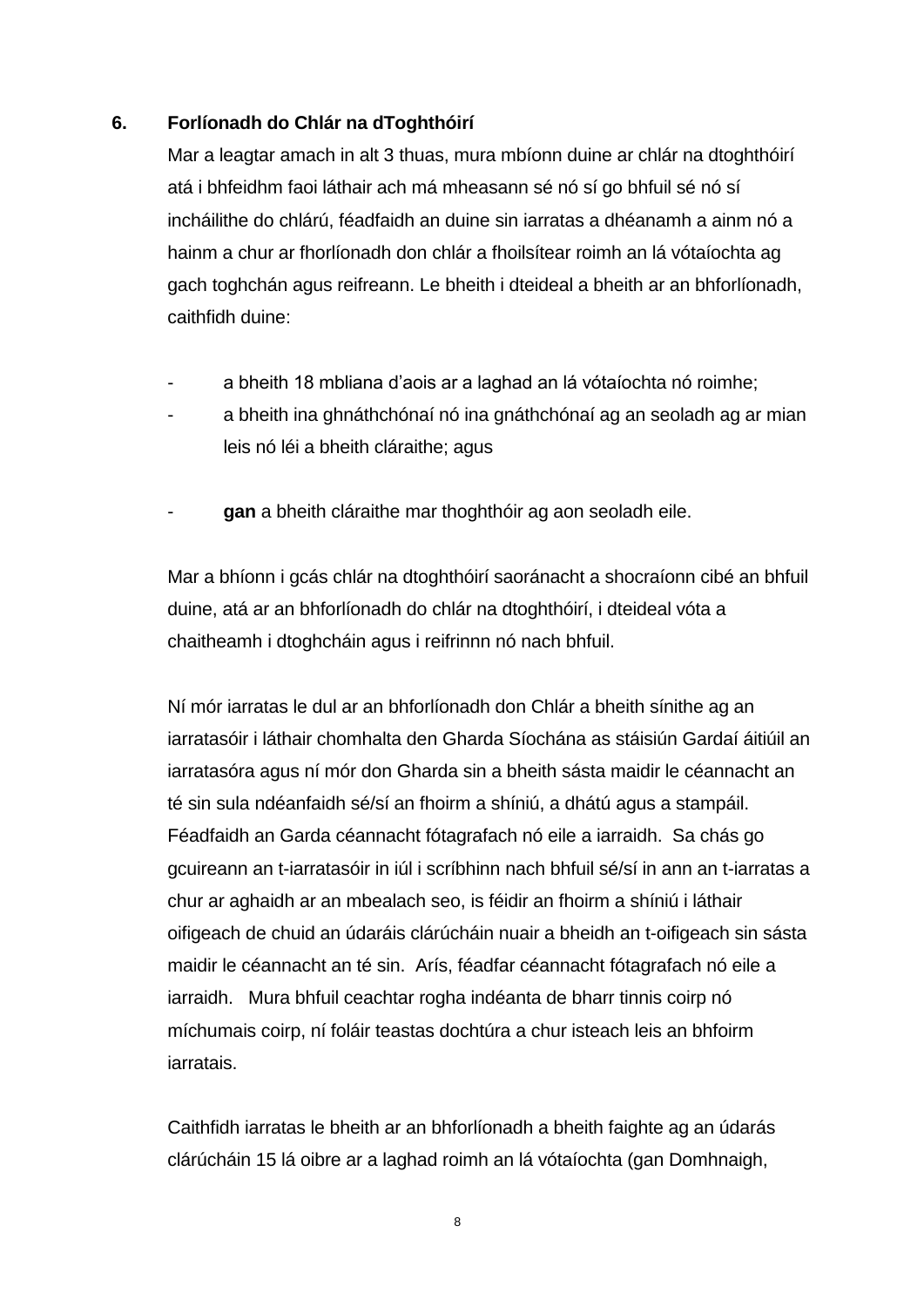Aoine an Chéasta no Laethanta Saoire Poiblí a chur san áireamh) chun go mbreithneofar é don toghchán nó reifreann sin. Cé go ndéantar formhór na niarratas le bheith ar an bhforlíonadh don chlár ag breith suas ar thoghchán nó reifreann, féadfar iarratas a dhéanamh tráth ar bith ó bhíonn an toghthóir incháilithe le cur ar an bhforlíonadh. Bíonn daoine a bhíonn ar an bhforlíonadh i dteideal vótáil ag toghcháin/reifrinn a thionóltar le linn reathacht an chláir.

# **7. Forlíontaí do Liosta na bPostvótálaithe agus don Liosta Vótálaithe Speisialta**

Féadfaidh toghthóirí atá incháilithe do liosta na bpostvótálaithe nó don liosta vótálaithe speisialta, ach nach bhfuil ar na liostaí sin, iarratas a dhéanamh lena gcur ar an bhforlíonadh iomchuí do na liostaí sin a fhoilsítear roimh gach toghchán agus reifreann.

Is é an dáta is deireanaí chun iarratais ar an bhforlíonadh a fháil ag na húdaráis chlárúcháin roimh vótaíocht ná dhá lá tar éis dáta lánscor na Dála i gcás olltoghcháin agus dhá lá tar éis an t-ordú um lá vótaíochta a bheith déanta i gcás chorrthoghchán Dála. I gcás thoghchán Uachtaráin, toghcháin Eorpaigh nó toghcháin áitiúil nó i gcás Reifrinn caithfidh iarratas le bheith ar an bhforlíonadh a bheith faighte ag an údarás clárúcháin 22 lá oibre ar a laghad roimh an lá vótaíochta (gan Domhnaigh, Aoine an Chéasta no Laethanta Saoire Poiblí a chur san áireamh) chun go mbreithneofar é don toghchán nó reifreann sin.. Faoi mar is amhlaidh do ghnáthfhorlíonadh don chlár, áfach, féadfar iarratas ar ainm a chur ar fhorlíonadh postvótálaithe agus vótálaithe speisialta a dhéanamh tráth ar bith ó bhíonn an toghthóir incháilithe le cur ar an bhforlíonadh.

#### **8. Athrú ar an Seoladh**

Ó 2002, féadfaidh duine atá ar chlár na dtoghthóírí agus a athraíonn a áit chónaithe nó a háit chónaithe ó thoghlach amháin go toghlach eile nó laistigh den toghlach céanna (toghlimistéar áitiúil difriúil) iarratas a dhéanamh a bheith ar an bhforlíonadh ag a seoladh nua, ar an gcoinníoll go dtugann siad údarás don údarás clárúcháin a n-ainm a scriosadh den chlár i ndáil lena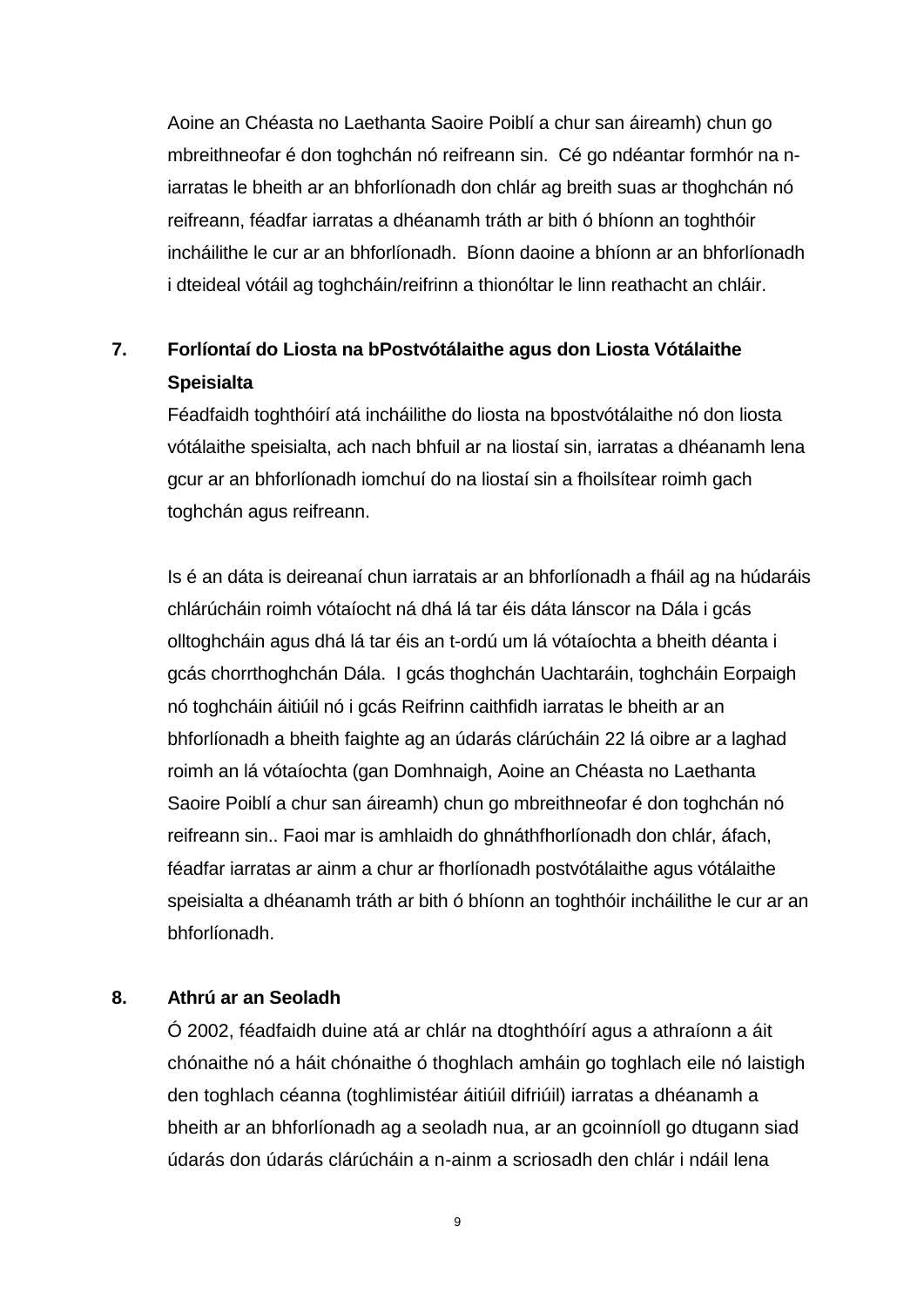seoladh roimhe sin. Caithfidh an t-iarratas a bheith sínithe agus stampáilte ag Stáisiún Gardaí agus d'fhéadfadh sé go mbeadh gá le céannacht ghrianghraif.

Le bheith san fhorlíonadh tar éis athrú ar an seoladh caithfidh duine:

- a bheith ar an gclár cheana i ndáil lena seoladh roimhe sin; agus
- a bheith ina ghnáthchónaí nó ina gnáthchónaí ag an seoladh ag ar mian leis nó léi a bheith cláraithe anois.

# **9. Clár na dToghthóirí a Iniúchadh**

Féadfaidh aon duine an clár, an dréacht-chlár nó an clár faoi eagarthóireacht a iniúchadh le linn uaire oibre ag oifigí an údaráis chlárúcháin nó an chláraitheora contae agus ag leabharlanna poiblí, oifigí poist agus stáisiúin Gardaí. Féadfar cóip den chlár, nó sleachta de, a cheannach ón údarás clárúcháin ar tháille de sheasca trí cent don chéad chéad ainm, móide trí cent déag do gach céad ainm ina dhiaidh sin. Soláthraítear cóipeanna den chlár saor in aisce d'ionadaithe poiblí tofa agus d'iarrthóirí toghcháin.

Ó chaitear clár iomlán agus clár faoi eagarthóireacht a fhoilsiú ón 1**<sup>ú</sup>** Samhain 2004, is cion é úsáid a bhaint as mionsonraí ar an gclár iomlán chun aon chríche seachas críoch toghcháin nó reachtúil eile.

# **10. An Dlí Clárúcháin**

Ní airbheartaíonn an fhaisnéis atá tugtha sa leabhrán seo a bheith ina ráiteas deifinídeach den dlí ar chlárú toghthóirí. Tá an dlí leagtha amach i gCuid II den Acht Toghcháin 1992, agus sa Dara Sceideal atá ag gabháil leis; san Acht Toghcháin (Leasú) 1996; i gCuid VII agus in alt 76 den Acht Toghcháin 1997; san Acht Toghcháin (Leasú) 2001; san Acht Toghcháin (Leasú) 2002; san Acht Toghcháin (Leasú) 2004; san Acht Toghcháin (Leasú) 2005; san Acht Toghcháin (Leasú) 2006; san Acht Toghcháin (Leasú) 2007; san Acht Toghcháin (Leasú) 2009 agus san Acht Toghcháin (Leasú) 2012.